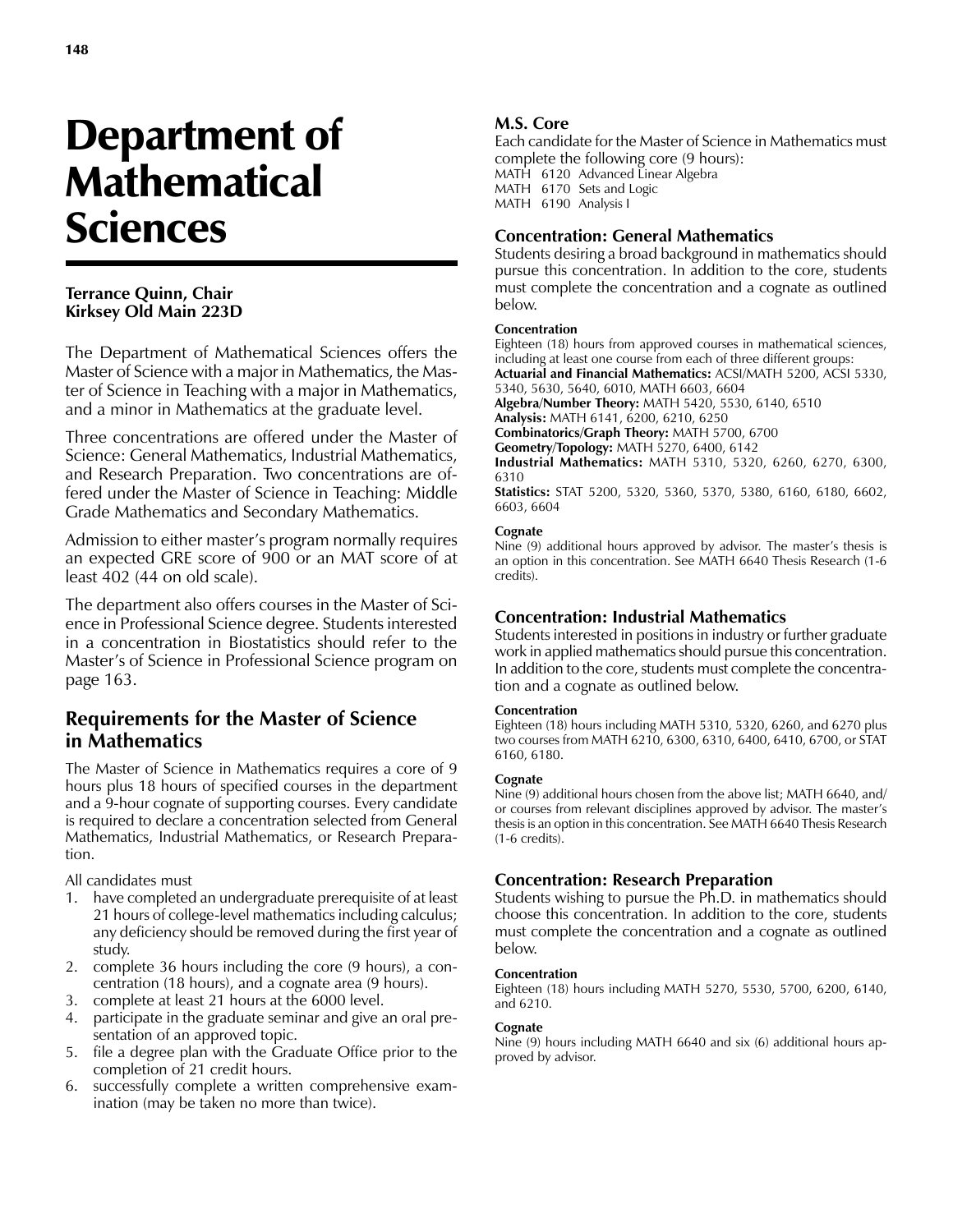# **Requirements for the Master of Science in Teaching**

This degree should be pursued by students interested in teaching. Admission is open to those licensed as teachers as well as those seeking initial licensure.

Candidates seeking initial licensure must meet the major requirements listed below, satisfy a professional education component, and meet discipline-related requirements. The candidate should contact the chair of the Department of Educational Leadership for the professional education component and the chair of the Department of Mathematical Sciences for the discipline-related requirements.

The Master of Science in Teaching requires the M.S.T. core of 9 hours plus 15 hours of specified courses in the department and a 12-hour cognate in professional education. Every candidate is required to declare a concentration in either Middle Grade or Secondary Mathematics.

All candidates must

- 1. complete 36 hours including the core (9 hours), a concentration (15 hours), and a cognate (12 hours).
- 2. complete at least 21 hours at the 6000 level.
- 3. file a degree plan with the Graduate College prior to the completion of 21 hours credit.
- 4. successfully complete a comprehensive examination (may be taken no more than twice).

## **M.S.T. Core**

Each candidate for the Master of Science in Teaching in Mathematics must complete the following core (9 hours): MATH 6320 Mathematical Problem Solving

- MATH 6380 Current Trends in Mathematics Education
- MATH 6900 Research in Mathematics Education

## **Concentration: Middle Grade Mathematics Admission Requirements:**

A candidate for admission to the Master of Science in Teaching program with a concentration in Middle Grade Mathematics must

- 1. hold a valid elementary teaching certificate.
- 2. have one year teaching experience.
- 3. submit two letters of recommendation.
- 4. have an acceptable GRE or MAT score.

Any applicant not meeting these requirements may petition to the Mathematics Education Graduate Admissions Committee.

## **Degree Requirements:**

In addition to the core, students must complete the concentration and cognate as outlined below.

## **Concentration**

Fifteen (15) hours selected from MATH 5620, 6100, 6330, 6340, 6350 and other courses in the department selected in consultation with advisor.

## **Cognate**

Twelve (12) hours in the College of Education and Behavioral Science (determined jointly by the departments of Mathematical Sciences, Educational Leadership, and Elementary and Special Education).

## **Concentration: Secondary Mathematics Admission Requirements**

A candidate for admission to the Master of Science in Teaching program with a concentration in Secondary Mathematics must

- hold a valid secondary mathematics teaching certificate, or have completed 9 hours of mathematics past the calculus sequence.\*
- 2. have one year teaching or related work experience.
- 3. submit two letters of recommendation.
- 4. have an acceptable GRE or MAT score.

Any applicant not meeting these requirements may petition to the Mathematics Education Graduate Admissions Committee.

*\*NOTE: Candidates seeking initial licensure may be required to complete additional hours in mathematics and/or professional education. (An advisor should be consulted.)*

## **Degree Requirements**

In addition to the core, students must complete the concentration and cognate as outlined below.

#### **Concentration**

Fifteen (15) hours including STAT 5190, MATH 6170, and three other courses from the department selected in consultation with advisor.

#### **Cognate**

Twelve (12) hours in the College of Education and Behavioral Science (determined jointly by the departments of Mathematical Sciences and Educational Leadership).

# **Courses in Mathematics [MATH]**

- **5010 Concepts of Mathematics.** Three credits. Recommended for students preparing to become elementary school teachers. Topics include complex numbers, finite mathematical systems, linear equations and inequalities, functions and their graphs, introductory matrix algebra, interest and consumer credit, and microcomputer applications in the mathematics classroom.
- **5200 Introduction to Mathematics of Investment.** Three credits. (Same as ACSI 5200.)
- **5270 Introduction to Topology.** Three credits. Prerequisites: MATH 3110 and a previous upper-division course in which the student has been required to write proofs. Fundamental concepts of topology including continuity, compactness, connectedness, separation axioms, and metric spaces.
- **5310/ 5320 Numerical Analysis I and II.** Three credits each. Prerequisite: CSCI 3180 or equivalent. Application of computer-oriented numerical algorithms to algebraic equations, differential and integral equations, and linear algebra. Rigorous mathematical treatment of error included.
- **5420 Number Theory.** Three credits. Divisibility congruences, quadratic residues, Diophantine equations, quadratic forms, and continued fractions.
- **5470 Introduction to Modern Algebra.** Three credits. A treatment of sets, relations, operations, and the construction of number systems in algebra.
- **5510 Abstract Algebra I.** Three credits. Groups with a brief introduction to rings, integral domains, and fields.
- **5530 Abstract Algebra II.** Three credits. Prerequisite: MATH 4510/5510. Theory of rings, fields, integral domains, matrices, and vector spaces.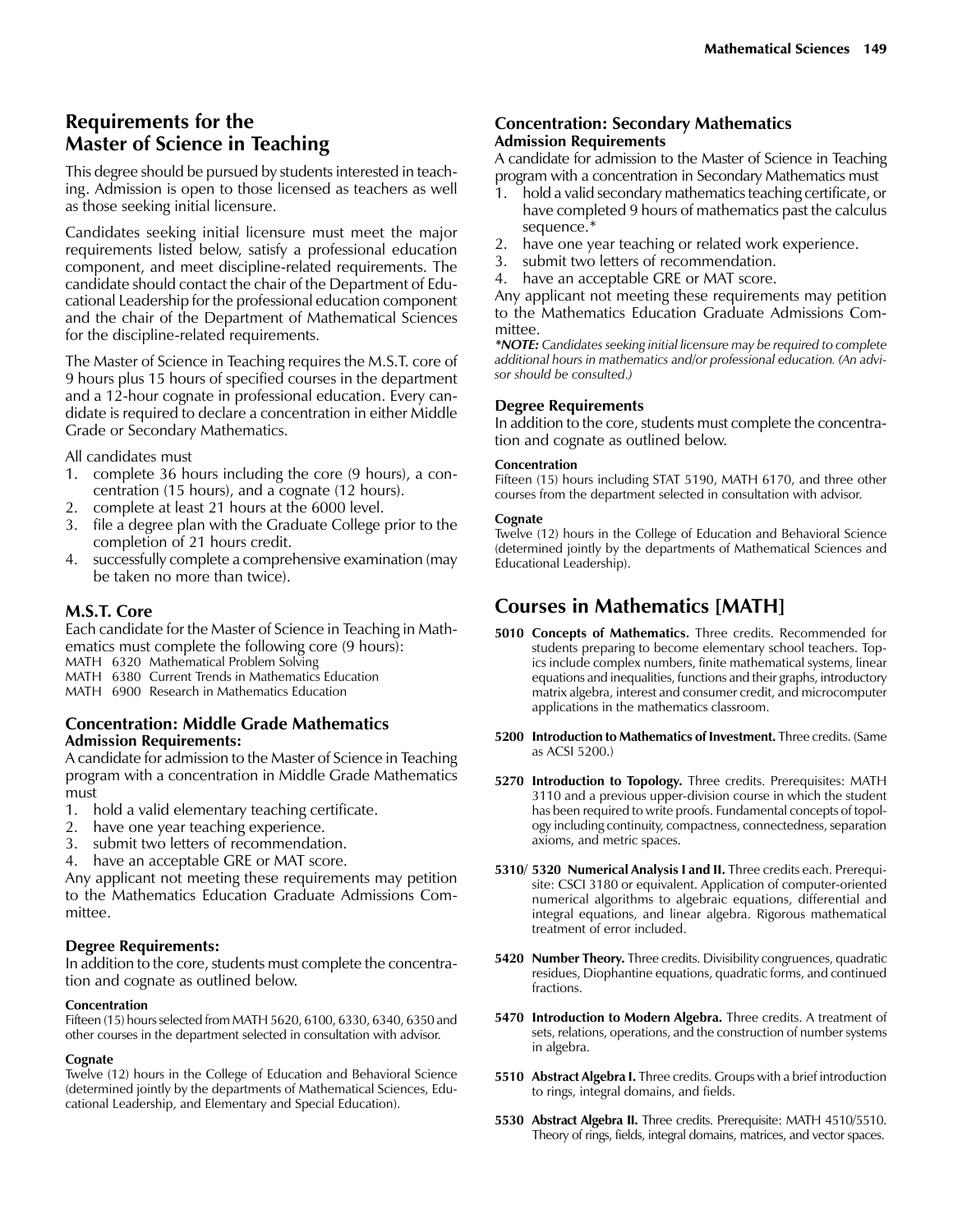- **5600 Problems in Contemporary Mathematics.** One to six credits. Pass/Fail grading in specified sections.
- **5620 History and Philosophy of Mathematics.** Three credits. Prerequisites: Background in geometry, number theory, and/or symbolic logic helpful. The character of mathematical thought by way of mathematical problems which have occupied successively the outstanding mathematicians of Babylon, Egypt, Greece, China, the Renaissance, and modern times paralleled with a study of three schools of mathematical philosophy: intuitionism, logicism, and formalism. Open only to senior and graduate mathematics majors.
- **5700 Combinatorics and Graph Theory.** Three credits. Prerequisite: MATH 2010 or 3080. Selected topics in combinatorics and graph theory emphasizing combinatorial problem solving and algorithmic proof.
- **6100 Mathematics for Teachers.** Three credits. Mathematics as problem solving, communication, and reasoning. Connecting different fields of mathematics. Topics include number and number relationships, number systems and number theory, computation and estimation, patterns and functions, statistics and probability, algebra, geometry, measurement.
- **6120 Advanced Linear Algebra.** Three credits. Prerequisite: MATH 2010. Continuation of linear algebra topics in MATH 2010 including advanced topics in inner product spaces and structure of linear operators.
- **6140 Selected Topics of Modern Mathematics: Algebra.** Three credits. Prerequisite: MATH 5530 or consent of instructor. Extension of previous work in algebra with emphasis on topics not treated in other courses.
- **6141 Selected Topics of Modern Mathematics: Analysis.** Three credits. Prerequisite: MATH 6200 or consent of instructor. Extension of previous work in analysis with emphasis on topics not treated in other courses.
- **6142 Selected Topics of Modern Mathematics: Topology.** Three credits. Prerequisite: MATH 4270/5270 or consent of instructor. Extension of previous work in topology with emphasis on topics not treated in other courses.
- **6170 Sets and Logic.** Three credits. Includes topics in three categories: 1) Propositions, predicates, quantifiers, truth tables, tautologies, and methods of mathematical proof including mathematical induction. 2) Sets, relations, functions, graphs, cardinality, and the Axiom of Choice. 3) Applications of these foundations to selected results in algebra and analysis as time permits. It is recommended that this course be taken early in the graduate program.
- **6190 Analysis I.** Three credits. Prerequisite: MATH 4250 or equivalent. Rigorous treatment of limits, continuity, differentiation, and integration in n-dimensional Euclidean space; infinite series; introduction to metric spaces.
- **6200 Analysis II.** Three credits. Prerequisite: MATH 6190 or equivalent. A continuation of MATH 6190. Lebesgue measure, Lebesgue integral, functions of bounded variation.
- **6210 Complex Variables.** Three credits. Prerequisite: MATH 6190. Theory of functions of complex variables and their application in mathematics and physics.
- **6230 Teaching of Introductory College Mathematics.** Three credits. Foundations and pertinent topics in college algebra, trigonometry, analytic geometry, and calculus with emphasis on techniques of presentation.
- **6250 Real Analysis.** Three credits. Prerequisite: MATH 6200. A continuation of MATH 6200. Advanced topics in real analysis. Abstract measure and integration theory. Introduction to functional analysis.
- **6260 Advanced Differential Equations I.** Three credits. Prerequisites: MATH 3120 and 4250. Qualitative and quantitative analysis of systems of differential equations. Gradient systems, Sturm-Liouville problems. Elementary techniques for boundary value problems of partial differential equations.
- **6270 Advanced Differential Equations II.** Three credits. Prerequisite: MATH 6260. Solution techniques for boundary value problems. Problems involve heat, wave, and potential equations. Topics include the method of characteristics, series solutions, integral transforms, and Green's functions.
- **6300 Optimization.** Three credits. Prerequisite: MATH 5320 or consent of instructor. Constrained and unconstrained optimization problems, including the generalized least squares problem and Eigenvalue problems. Methods include orthogonalization, conjugate gradient, and quasi-Newton algorithms.
- **6310 Control Theory.** Three credits. Prerequisite: MATH 6260 or consent of instructor. Vector space applications to system analysis; observability, controllability, and stabilization of systems; feedback systems; Lyapunov methods; optimal control, and the calculus variations.
- **6320 Mathematical Problem Solving.** Three credits. Prerequisite: Permission of instructor. A basis for reflection on teaching and learning mathematics. Problem-solving strategies and heuristics. Focuses on all branches of mathematics, providing an opportunity to synthesize mathematical knowledge.
- **6330 Algebra for Teachers.** Three credits. Prerequisite: Permission of instructor. Review and extension of algebraic skills and concepts as they relate to the teaching and learning of algebra. Focus on algebraic thinking and problem solving, algebraic systems, functions, graphing, and linear algebra.
- **6340 Geometry for Teachers.** Three credits. Prerequisite: Permission of instructor. Investigations into the foundations of plane, solid, and coordinate geometry, motion geometry, similarities and congruencies, measurement and the application of geometry. Instruction will model the suggested pedagogy appropriate for school mathematics.
- **6350 Probability and Statistics for Teachers.** Three credits. Prerequisite: Permission of instructor. Relation to school mathematics. Development of central tendency and variation, concepts of chance including sample space, randomness, conditional probability, and independence.
- **6360 Technology Tools for School Mathematics.** Three credits. Integrates technology into the teaching and learning process for teachers of middle and secondary school mathematics. Investigates a variety of mathematical subject matter appropriate for middle and secondary school students via technology. Lessons designed for use with a variety of technologies, including graphing calculators, dynamic geometry software, spreadsheets, authoring software, presentation software, and the World Wide Web. Highly individualized due to varying backgrounds and interests of students.
- **6380 Current Trends in Mathematics Education.** Three credits. Prerequisite: Permission of instructor. Innovative topics or critical issues related to the teaching and learning of mathematics. Includes history of mathematics education, pedagogical content knowledge, assessment and evaluation, and technologies.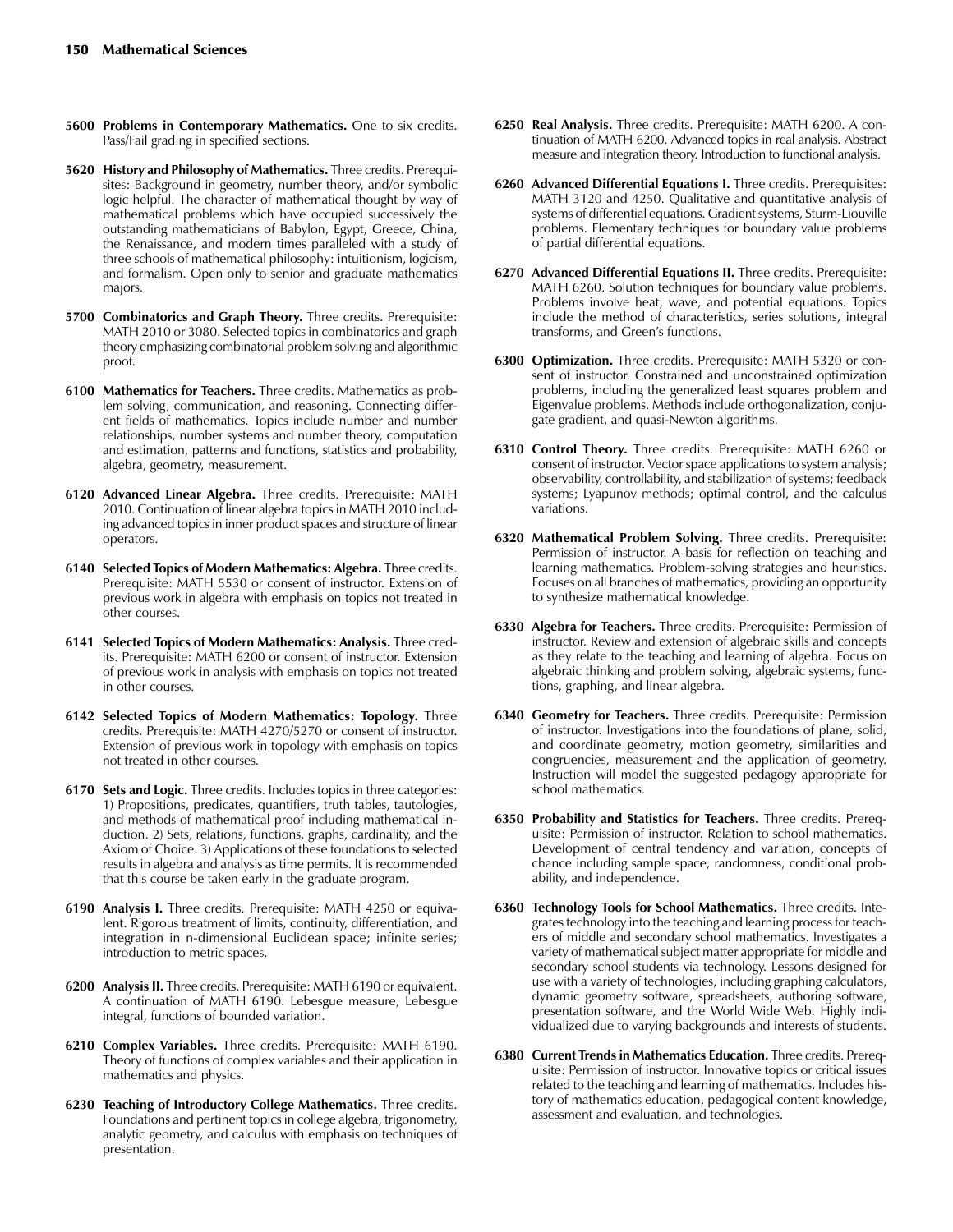- **6400 Advanced Geometry.** Three credits. Prerequisite: MATH 3070 or consent of instructor. Detailed study of one or more of the various branches of geometry including non-Euclidean geometry, projective geometry, algebraic geometry, and differential geometry.
- **6410 Computer-Aided Geometric Design.** Three credits. Prerequisites: MATH 5320 and 6400 or consent of instructor. Parametric curves and surfaces; Bezier and B-spline interpolation and approximation techniques; visual smoothness and parameterization for curves; Coons, Bezier, and triangular patches; scattered data methods.
- **6510 Advanced Algebra.** Three credits. Prerequisite: MATH 5530. Polynomial rings, theory of fields, vector spaces and intermediate group theory necessary for Galois theory, and Galois theory.
- **6601- Problems in Mathematics.** One to nine credits. Prerequisite:
- **6608** Mathematical maturity, preparation in the area, and normally nine semester hours of graduate study. Problems course dealing with theory methods and applications.
	- **6601 Advanced Calculus**
	-
	- **6602 Number Theory 6603 Mathematics of Finance**
	- **6604 Mathematics of Life Contingencies**
	- **6605 Numerical Analysis**
	- **6606 Topology**
	- **6607 Abstract Algebra**
	- **6608 Combinatorics and Graph Theory**
- **6610 Introduction to Graduate Study.** Two credits.
- **6640 Thesis Research.** One to six credits. Selection of a research problem, review of pertinent literature, collection and analysis of data, and composition of thesis. Once enrolled, student should register for at least one credit hour of master's research each semester until completion. S/U grading.
- **6700 Advanced Combinatorics and Graph Theory.** Three credits. Prerequisite: MATH 4700/5700. Selected topics in combinatorics and graph theory extending topics studied in MATH 4700/5700.
- **6900 Research in Mathematics Education.** Three credits. Prerequisite: Permission of instructor. An examination of factors influencing research and critical analyses of selected research in mathematics education. Studies representing different methodologies critiqued.
- **6999 Comprehensive Examination and Preparation.** One credit. Open only to students who are not enrolled in any other graduate course and who will take the master's comprehensive examination during the term. The student must contact the graduate advisor during the first two weeks of the term for specifics regarding the details of this comprehensive examination preparatory course. Credit may not be applied to degree requirements.
- **7060 Independent Study.** One to nine credits.
- **7640 Dissertation Research.** One to six credits. Selection of a research problem, review of pertinent literature, collection and analysis of data, and composition of dissertation. Once enrolled student should register for at least one credit hour of doctoral research each semester until completion. S/U grading.

# **Courses in Statistics [STAT]**

**5130 Applied Statistics.** Three credits. Prerequisite: Two years of high school algebra or equivalent. Topics include descriptive statistics, probability, and statistical inference. The inference unit covers means proportions and variances for one and two samples, one-way ANOVA, regression and correlation analysis, chi-square analysis, and topics in nonparametrics.

- **5140 Probabilistic and Statistical Reasoning.** Three credits. Prerequisite: STAT 5130 or equivalent or enrollment in the Master's of Science in Professional Science program. Focuses on probability and statistics concepts. Topics include binomial and normal probabilistic modeling; important statistical concepts such as confounding, randomization, sampling variability and significance; statistical testing of significant differences and associations; and design experiments to test research hypotheses.
- **5190 Mathematical Statistics II.** Three credits. Prerequisite: STAT 3150 or equivalent. Theory of statistical inference. Topics include sampling distributions, decision theory, estimation, test of hypothesis, regression analysis, analysis of variance, and selected applications.
- **5200 Statistical Methods for Forecasting.** Three credits. Prerequisite: STAT 4190. Application of the regression model in forecasting regression and exponential smoothing methods to forecast nonseasonal time-series, seasonal series and globally constant seasonal models, stochastic time series models; and forecast evaluation. (Prepares actuarial science students for the Society of Actuaries Exam #120 and Exam Part 3A administered by the Casualty Actuarial Society.)
- **5320 Probability and Stochastic Processes.** Three credits. Prerequisite: Two semesters of calculus and STAT 3150 (or MATH 2050) or consent of instructor. Theoretical basis for stochastic processes and use as models of real-world phenomena. Topics include Markov chains, Poisson processes, and Brownian motion and stationary processes. Applications include Gambler's Ruin, birth and death models, hitting times, stock option pricing, and the Black-Scholes model.
- **5360 Regression Analysis.** Three credits. Prerequisite: STAT 3150 or equivalent. Theory and application of regression models. Approaches to model building and data analysis treated. Computation and interpretation of results facilitated through use of statistical software packages.
- **5370 Nonparametric Statistics.** Three credits. Prerequisite: STAT 3150 or equivalent. Statistical tests that require no assertions about parameters or about the form of the population from which the samples are drawn. A wide range of practical problems.
- **5380 Experimental Design.** Three credits. Prerequisite: STAT 3150 or equivalent. Topics include one-way analysis of variance, multiple comparison, multifactor analysis of variance, and various practical issues in experimental design. Computation and interpretation of results are facilitated through the use of statistical software packages.
- **5600 Problems in Statistics.** One to six credits. Prerequisite: Senior standing and consent of instructor. Students wishing to enroll must submit a written course/topic proposal to the department prior to the semester in which STAT 5600 is taken. Proposal must be approved prior to student taking the course. At the conclusion of the course, each enrollee must submit a written report to the department.
- **6020 Introduction to Biostatistics.** Three credits. Prerequisite: Introductory probability/statistics course or permission of instructor. Contemporary and medical research methodology for biostatistics. Descriptive and inferential statistics including parametric and nonparametric hypothesis testing methods, sample size, statistical significance and power, survival curve analysis, relative risk, odds ratios, chi square modeling, and analysis of variance. Data will be analyzed using statistical software.
- **6160 Advanced Mathematical Statistics I.** Three credits. Prerequisite: Two semesters of calculus or permission of instructor. Introduction to theoretical probability used in statistics with an emphasis on the